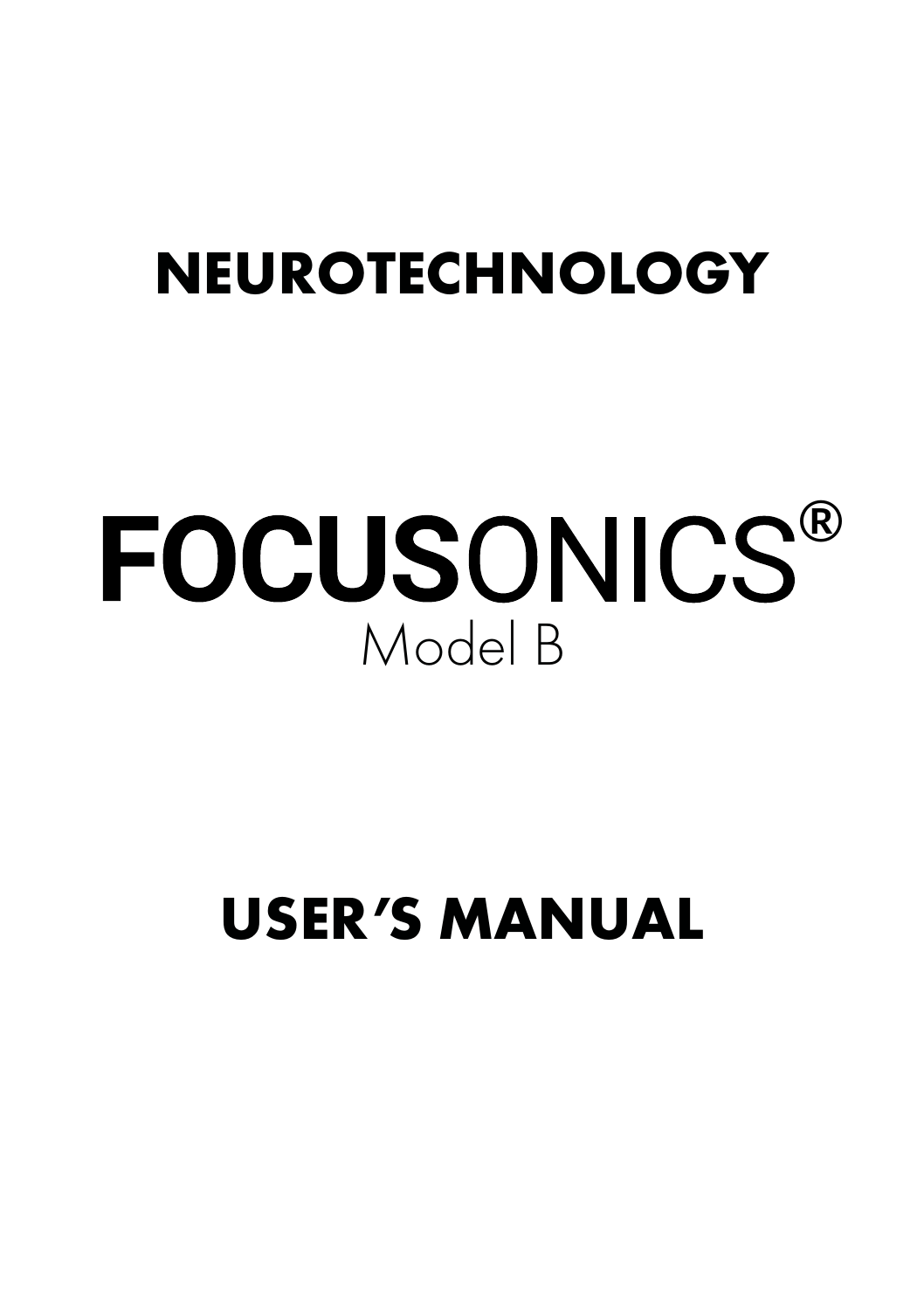#### **Introduction**

Thank you for purchasing Focusonics speaker by Neurotechnology!

As you probably know, Focusonics is not a traditional speaker – it uses ultrasonic waves to focus and constrain sound to a narrow beam for tens of metres away from the speaker. In the beam the listener is immersed into music or speech while steps away no sound can be heard.

Neurotechnology has made novel, patent pending developments to bring this ultrasound technology closer to a widespread adoption. Whether your application is personal listening, advertising, gaming or other, we wish you an unforgettable experience and look forward for your feedback!

#### **Contents**

www.focusonics.com Neurotechnology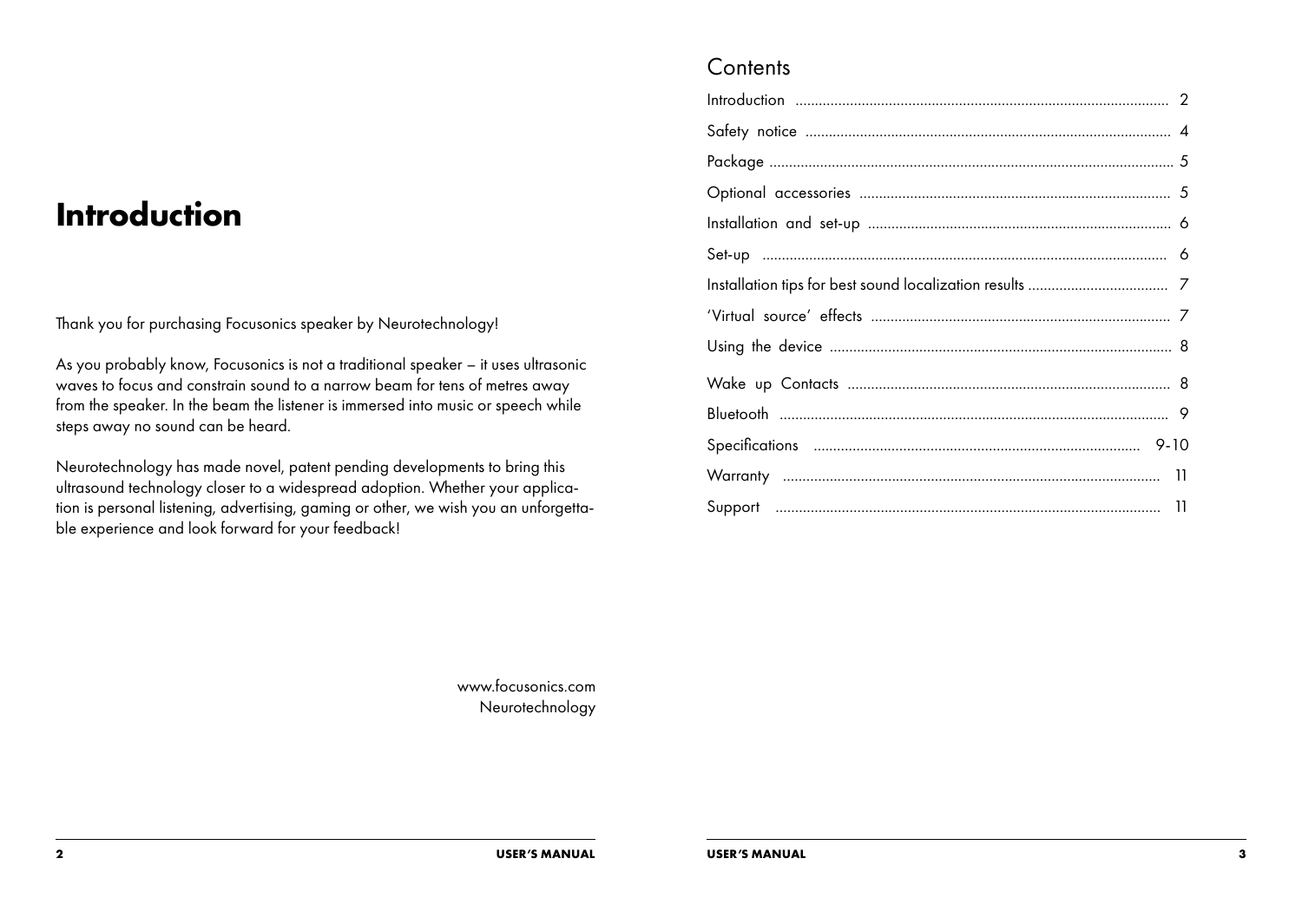#### Safety notice **Package**

- Focusonics speaker is designed for an indoor use only.
- Do not use the Focusonics speaker in rain/snow as it presents electrical shock and fire hazards and most likely will damage the speaker.
- Do not use the Focusonics speaker in wet/damp conditions or near the water.
- Do not use the Focusonics speaker in an explosive atmosphere.
- Use only dry or slightly damp cloth for cleaning Focusonics speaker. Make sure the speaker is disconnected from the mains outlet.
- Do not cover the Focusonics speaker with items that block the natural air ventilation.
- Do not block the access to the mains socket where the speaker supply cable is plugged so that it can be quickly unplugged in an event of malfunction.
- Do not install the Focusonics speaker near heat sources such as radiators, stoves, etc.
- Follow installation instructions provided in this manual when installing the Focusonics speaker.
- Do not put your ear close to the speaker as it emits ultrasonic waves. Listen to the speaker from recommended distance (>1 metres).
- Focusonics speaker should be serviced by authorized personnel only.
- Do not use the Focusonics speaker with suspected failures. In cases such as, but not limited to, the speaker does not operate as expected, the speaker was exposed to the rain, the speaker was dropped, other objects has been dropped on the speaker, liquid has been spilled on the speaker, have the speaker inspected by qualified personnel before further operation.
- Do not start using the Focusonics speaker if the packaging was damaged.
- Do not open the speaker as this will remove the warranty.

Device consists of two parts:

- The speaker.
- Power supply unit with power cable to connect it to the mains outlet.
- 3.5mm jack cable to connect line-in source.
- 4 screws for speaker mounting.

#### Optional accessories

Optional accessories include:

- VESA wall mount brackets. This can be used for speaker installation on the wall/ ceiling.
- VESA mount stand. This can be used to install the speaker on a desk, table, floor and etc.
- Armstrong tile adapter. This can be used to mount the speaker in replacement of a standard Armstrong ceiling tile (60 x 60cm).

These accessories can be bought at www.focusonics.com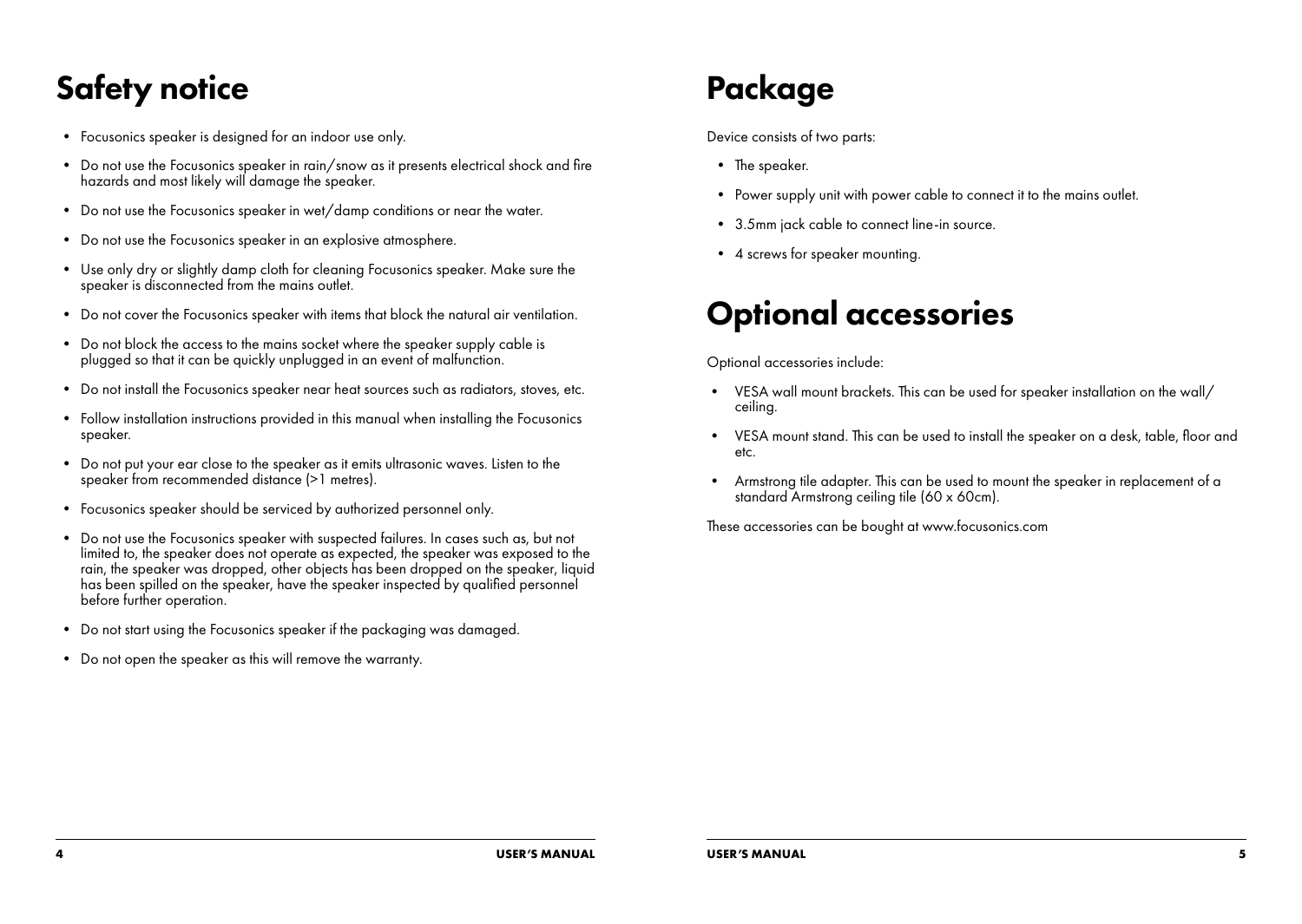#### Installation and Set-up

Focusonics speaker can be installed on the wall/ceiling using VESA wall mount brackets (100 mm x 100mm standard).

The speaker can also be mounted on a VESA stand (100 mm x 100 mm standard) and installed on a desk, table, floor or other. The provided 4 x 4mm screws should be used to attach the speaker to VESA mount brackets or VESA stand.

It is important to make sure that the chosen VESA brackets/stand should not block the ventilation grill at the back of the speaker.

The speaker can be also inserted into Armstrong tile adapter and installed in replacement of a standard Armstrong ceiling tile (60 cm x 60 cm). The speaker should be mounted 1-10m from the listener for best results.

#### Set-up

Connect the provided power supply unit to the power outlet (120/230 VAC, 50/60 Hz). Connect the output of the power supply to the designated power input socket at the back of the speaker. The red light should lit up at the right bottom corner at the front of the speaker indicating that the power is supplied to the speaker. You are now ready to start using the Focusonics speaker.

#### Installation tips for best sound localization results

- Do not use the speaker in very small spaces. Reflections from the walls and other objects may lead to the sound filling the whole space. The speaker works best in large, open spaces.
- Keep significant distance from the speaker to the listener, the distance is needed for ultrasonic waves to demodulate and achieve highest audible level. 2-4 metre range is most optimal for Model B.
- Sound absorbing material such as carpets, curtains, etc. could be used in places where reflections occur to improve sound localization.
- Install the speaker high enough if blocking of the sound beam by a passing person needs to be avoided.

#### 'Virtual source' effects

Focusonics speaker uses ultrasonic waves to reproduce sound and as ultrasonic waves reflect very well from most surfaces, the speaker can be used to create 'virtual source' effect. If you direct the speaker to a certain object that reflect ultrasonic waves well, it will appear that the sound is coming from that object rather than from the speaker itself. This object can be, for instance, a TV screen, a sculpture, a glass wall, etc. Multiple reflections can be used to fill the space with various sounds to achieve unique experiences.

For example, bird/animal sounds can be used to create an illusion of their presence in a much more convincing manner than using traditional speakers as the sounds would appear to originate from various objects/surfaces rather than filling the whole space with sound.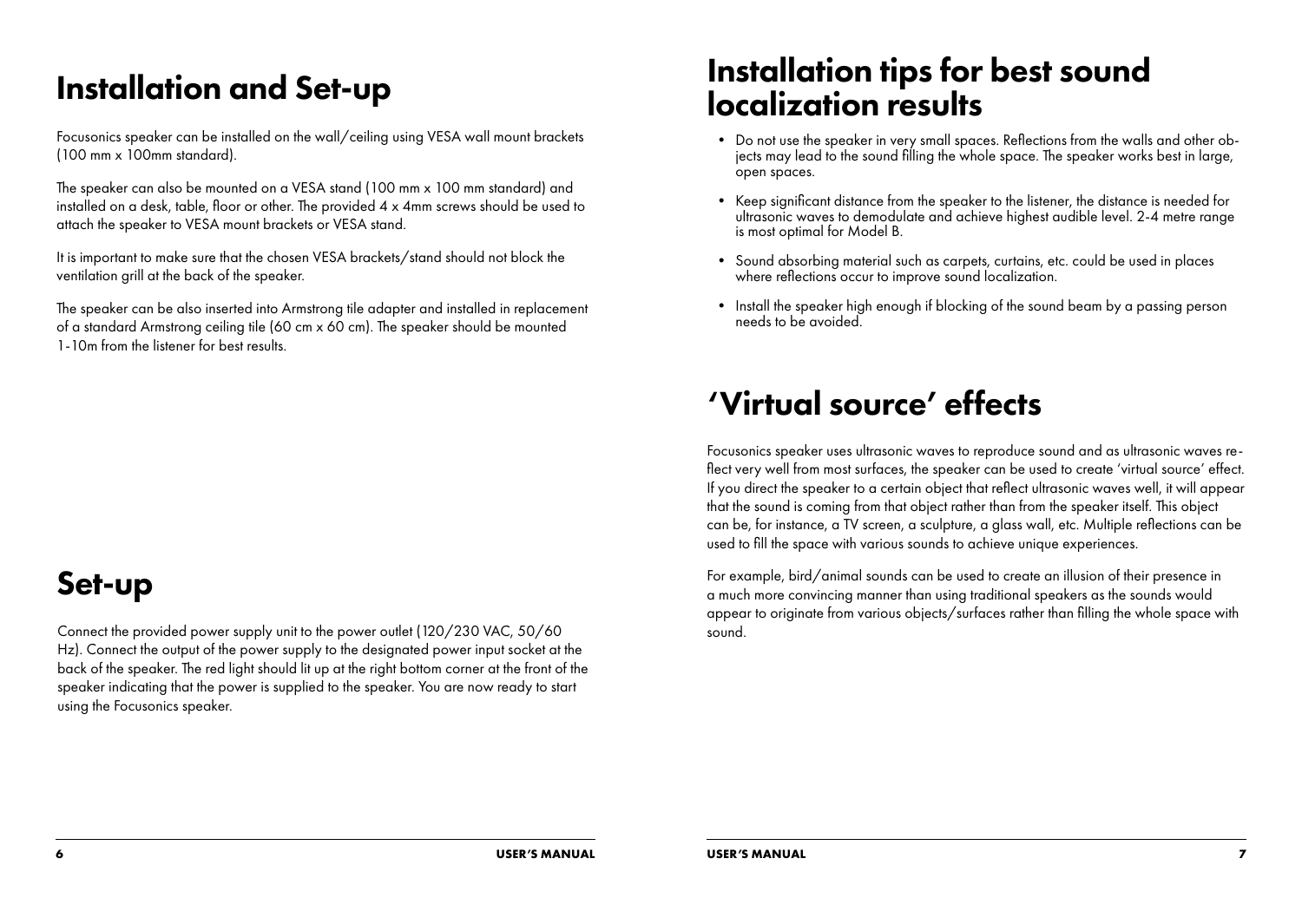#### Using the device



Once the speaker is installed and set-up, press an On/Off button to turn the device on.

The device has two audio input means: line-in and Bluetooth. The line-in audio signal should be provided via 3.5mm jack plug located at the back panel of the speaker. The selection between the audio sources can be made using the MODE button. The green light indicates that line-in source is selected while blue light indicates Bluetooth source.

The speaker volume is adjusted with volume-up/down buttons.

FRONT LED button turns on/off the led indicator.

There is a third mode which can be selected using MODE button indicated by white light. In this mode the Bluetooth player is triggered by Wake-up contacts. Refer to next section for more details.

#### Wake up Contacts

The speaker provides Wake-up contacts that can be used to control the playback of connected Bluetooth player. For example, a motion sensor can be connected to the Wakeup contacts and the audio track is only played when a motion sensor is activated by the presence of a person.

When Wake-up contacts are left open the playback is paused on the Bluetooth player. When Wake-up contacts are short-circuited the audio track on the player is rewind and starts playing from the beginning. The Bluetooth player should support AVRCP profile for the external control to work.

#### **Bluetooth**

In order to connect to the Focusonics speaker via Bluetooth, enable bluetooth on your audio device (smartphone, laptop, etc) and connect to a device called 'Focusonics'.

### **Specifications**

Below are shown beam characteristics and frequency response of the Focusonics™ speaker.

| Power supply      | 230 VAC 50Hz / 120VAC 60Hz 40W                                 |
|-------------------|----------------------------------------------------------------|
| Weight            | Speaker: 1.4 kg<br>Shipping box: 2.5 kg                        |
| <b>Dimensions</b> | Speaker: 442 x 221 x 25mm<br>Total package: 520 x 295 x 135 mm |



Beam profile at different frequencies along the wider dimension of the speaker.